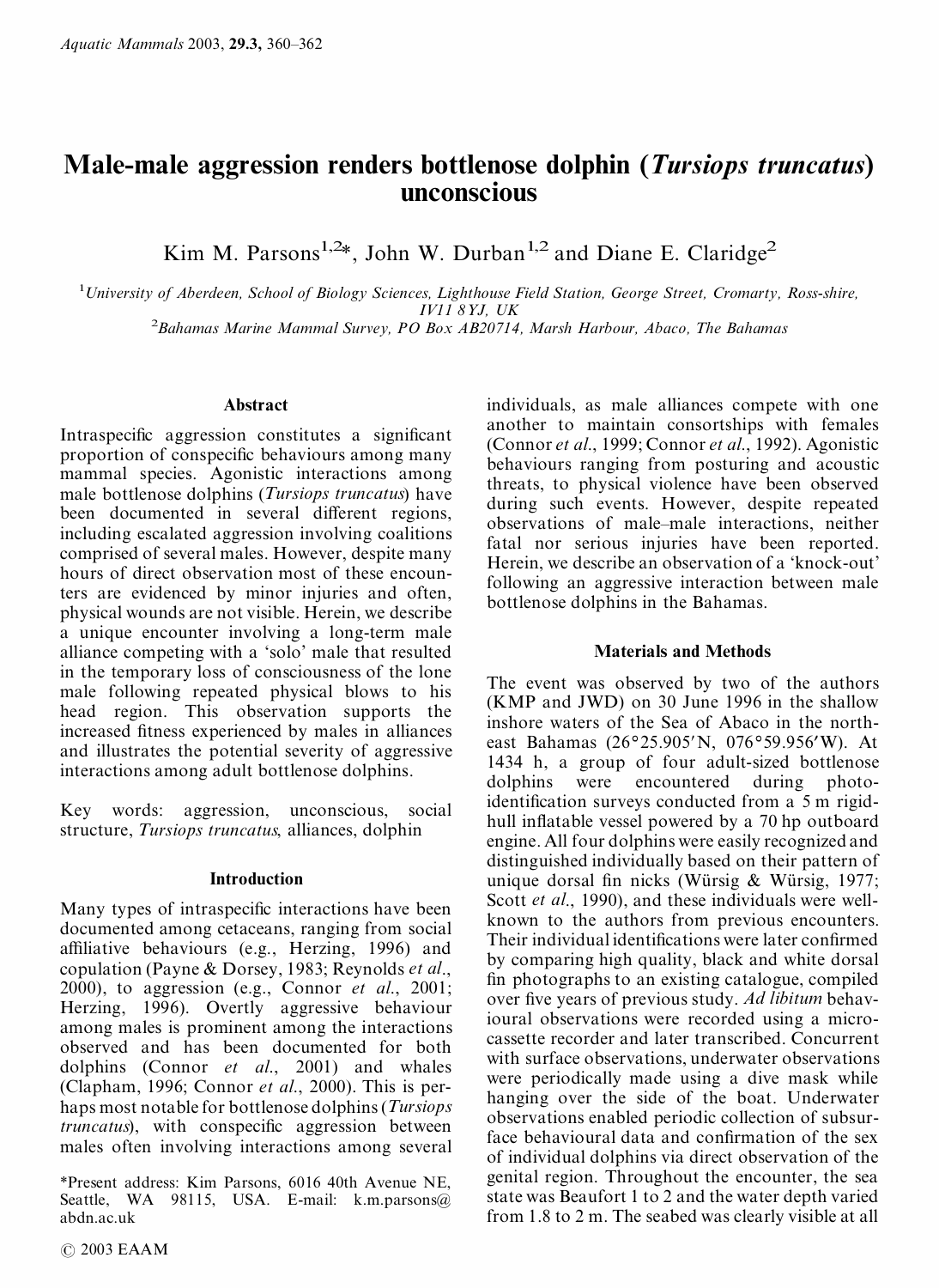times during underwater observations, with underwater visibility at least 5 m.

## **Results**

The dolphin group was comprised of three adult males (Tt89, Tt52, Tt73), two of which (Tt52 and Tt73) constitute a stable male alliance (Parsons, 2002), and one adult female (Tt30). The 'solo male' (Tt89) was noticeably larger than both the allied males, who were of similar size, and the female. Erect penises were observed on two of the males (Tt73 and Tt89), and the sex of the third male (Tt52) was known from observations made during previous encounters. The female was known to have had two calves between 1990 and 1995, but did not have a dependent calf at the time of these observations. Throughout the encounter, the group maintained a triangle formation, with the female adopting a position in front of the three males, at a distance ranging from one to five body lengths. During the 84-min encounter, a continuum of overtly aggressive behaviour was observed among the three males, ranging from repeated jaw claps, tail slaps, rostrum-to-belly or flank, lunging, and biting. Most of these behaviours occurred at, or near, the water's surface. All of these behaviours were directed from one or both members of the alliance towards the solo male, or vice versa. At no time was aggression observed between the two allied males. All of the agonistic displays were observed among the males, and the female did not appear to be in physical contact with any of the other dolphins at any time during the encounter.

Thirty-eight minutes into the encounter (at 1512 h), one of the alliance members (Tt52) executed a series of tail-slaps, repeatedly contacting the melon region of Tt89's head, which was submerged just below the water's surface. Immediately following the tail-slaps, the solo male (Tt89) rolled laterally under water until oriented in a belly-up position, and passively sank to the bottom (water depth approximately 2 m) where he remained motionless, dorsal-side down for several seconds. Dolphins often adopt particular behavioural states associated with sleep and resting (Gnone *et al*., 2001), however, to the best of our knowledge wild dolphins have never been observed resting supine ('belly-up') on the seabed. Moreover, dolphins have previously been observed to sink passively in stressful (Pryor & Kang, 1980) or submissive (D. Herzing, pers. comm., April 2003; D. Claridge, K. Parsons & J. Durban, unpublished data) circumstances, however, these behaviours usually culminate in the animal resting on their sides or belly, or sinking in a vertical orientation. Therefore, based on his immobile, belly-up posture and the violent interaction that preceded the passive sink,

we inferred that this dolphin was most likely uncon scious. Tt89 remained supine and motionless for 13 s, until he actively resumed a typical 'dorsal-up' orientation and resurfaced. This sequence of events was concurrently witnessed by both surface and underwater observers.

Upon resurfacing, aggressive actions between Tt89 and the male alliance resumed. For the following 30 min, 50 s, we observed a series of behavioural events commencing at 1514 h with Tt52 executing a full leap while Tt73 swam belly-up underneath Tt89. Tt73 resurfaced and side-lunged on top of Tt89's dorsum. Then, Tt73 rolled and adopted a belly-up position underneath Tt89's flukes, and Tt89 executed a series of tail-slaps. At 1523 h the alliance members exchanged positions, and Tt52 head-lunged on top of Tt89's peduncle and appeared to be biting the solo male. At 1535 h, while the males were alternately lunging on top of one another, Tt30 (the female) consumed a fish while crater-feeding (Rossbach & Herzing, 1997) nearby. As previously observed, the female dolphin was never physically involved in the aggressive events, and on four separate occasions she was observed foraging and successfully crater-feeding while within  $\sim$  2 body lengths of the three males. At 1543 h, we lost sight of the solo male as he departed the encounter location, leaving the female tightly associated with the male alliance. The encounter ended at 1558 h at  $26^{\circ}25.717'$ N,  $077^{\circ}00.078'$ W, 0.33 km south-southwest of where the dolphins were first encountered, when we lost sight of the dolphin group.

#### **Discussion**

There is a long history of observational studies on wild bottlenose dolphins and aggressive behaviour has been observed on numerous occasions, most notably among coalitions of males competing for access to females (*Tursiops* sp.; Connor *et al*., 2001; Connor *et al*., 1992). The outcomes are usually evidenced by relatively minor tooth-rakes (Connor *et al*., 2000) with neither fatal nor serious injuries documented as the result of conspecific aggressive interactions among adult male dolphins. However, there is mounting evidence of bottlenose dolphins inflicting serious or lethal injuries in other circumstances. Most notably, post-mortem examination of both harbour porpoise (*Phocoena phocoena*) and neonatal bottlenose dolphin carcasses, indicating multiple traumatic internal injuries (in the absence of external wounds other than parallel tooth rakes) have been attributed to attack by bottlenose dolphins (Patterson *et al*., 1998; Ross & Wilson, 1996). These examples highlight the potential severity of dolphin aggression.